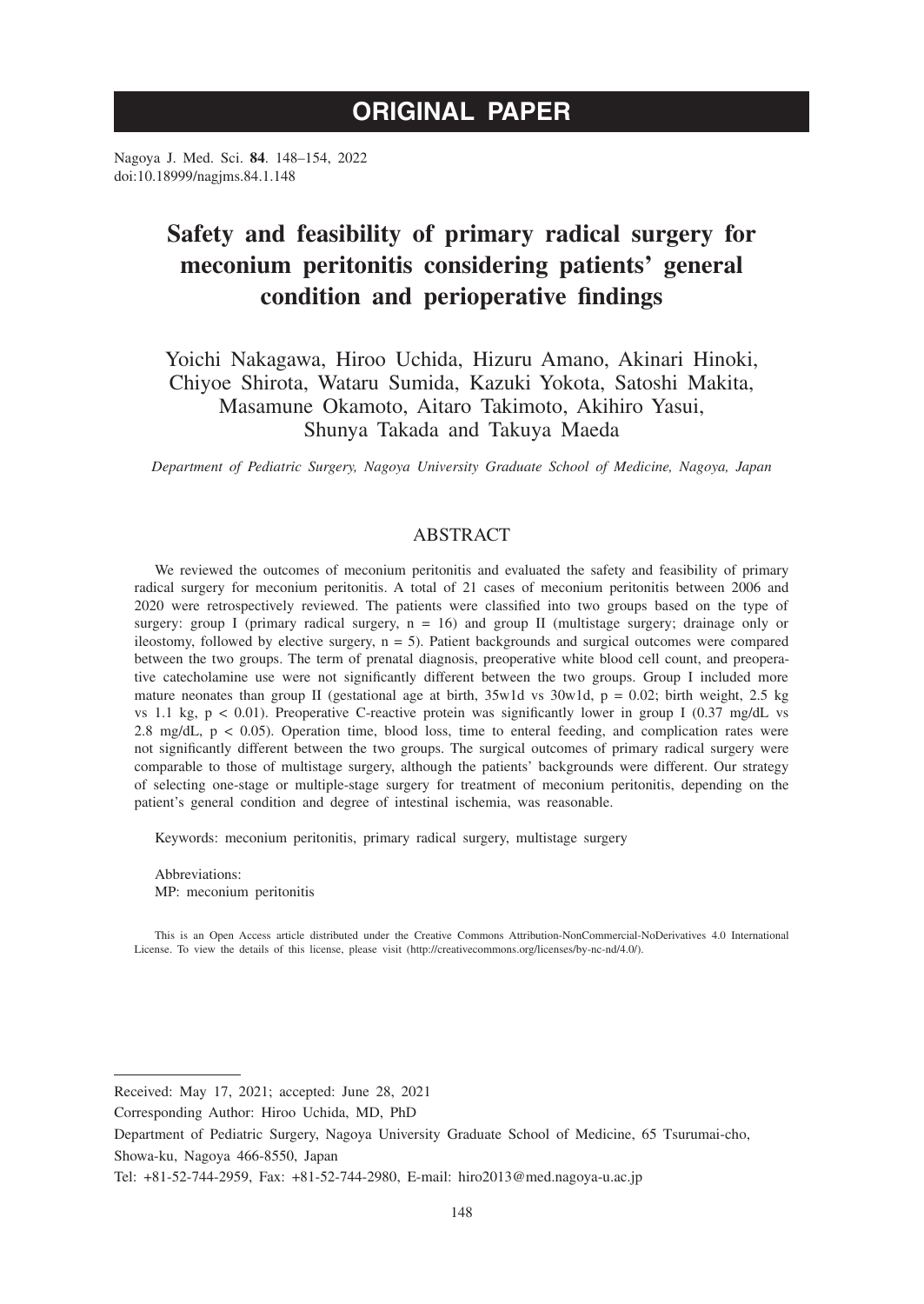### **INTRODUCTION**

Meconium peritonitis (MP) results from perforation of the intestine in the fetal period, causing chemical peritonitis. Treatment approaches for MP are either multistage surgery, that involves drainage or ileostomy followed by radical surgery, or primary radical surgery. The surgical approach that provides better outcomes is still controversial. In our hospital, we perform early surgical interventions for MP as far as possible to improve patients' outcomes.<sup>1</sup> We select primary radical surgery for MP on principle, except for cases of extremely low birth weight infants, poor general condition, and severe adhesions that prevents confirmation of the perforation site. In this study, we retrospectively reviewed recent cases of MP at our institution and also evaluated the safety and feasibility of primary radical surgery for MP by comparing its surgical outcomes to those of multistage surgery for MP at our institution.

# MATERIALS AND METHODS

A total of 21 patients with MP were treated at our institution between January 2006 and December 2020. Our institution's policy was to perform primary radical surgery for MP; however, if patients met certain selection criteria such as very low birth weight, poor general condition, or unusual intraoperative findings such as massive intestinal necrosis or ischemic color change of intestine, multistage surgery was selected. Multistage surgery included drainage only or ileostomy followed by elective radical surgery. Drainage was performed in cases with shock and extreme difficulty in open operation due to adhesions, followed by ileostomy or elective radical surgery within seven days. In patients who underwent ileostomy, stoma closure was performed at around 2 months of age. The patients were classified into two groups based on the type of surgery: group I (primary radical surgery) and group II (multistage surgery: drainage only or ileostomy followed by elective radical surgery). Patients' backgrounds and surgical outcomes were compared between the two groups. The data collected included term of prenatal diagnosis, gestational age, weight at birth, age and weight at surgery, sex, preoperative white blood cell count, preoperative C-reactive protein, preoperative catecholamine use, diagnosis including the type of MP,<sup>2</sup> image findings, procedure, operation time, blood loss, time to enteral feeding, and postoperative complications. Complications were classified using the Clavien-Dindo classification,<sup>3</sup> and those with grade 3a or worse were evaluated. Short-term surgical outcomes were defined as outcomes within postoperative day 90. Long-term surgical outcomes were defined as outcomes after postoperative day 90.

The purpose of this study was to review the short- and long-term surgical outcomes of primary radical surgery for MP at our institution. We also evaluated the safety and feasibility of primary radical surgery for MP by comparing those of multistage surgery. If the first surgery was drainage only, the surgical outcomes of elective surgery were used as comparative data.

### *Operation technique*

In group I, resection of the perforated small bowel with anastomosis was performed. Intestinal anastomosis was performed either as a single-layer end-to-end anastomosis in an interrupted fashion using 5-0 or 6-0 monofilament, or as functional end-to-end anastomosis using ENDOPATH® ETS-FLEX 35 mm, Powered ECHELON FLEX® 7 (Ethicon; Johnson & Johnson Medical, N.V., Belgium), and JustRight<sup>™</sup> 5 mm Stapler (AMCO Inc., Tokyo, Japan).

In group II, drainage was performed with a penrose drain. Ileostomy was performed by bringing out the perforation site. Elective radical surgery was performed by ileostomy closure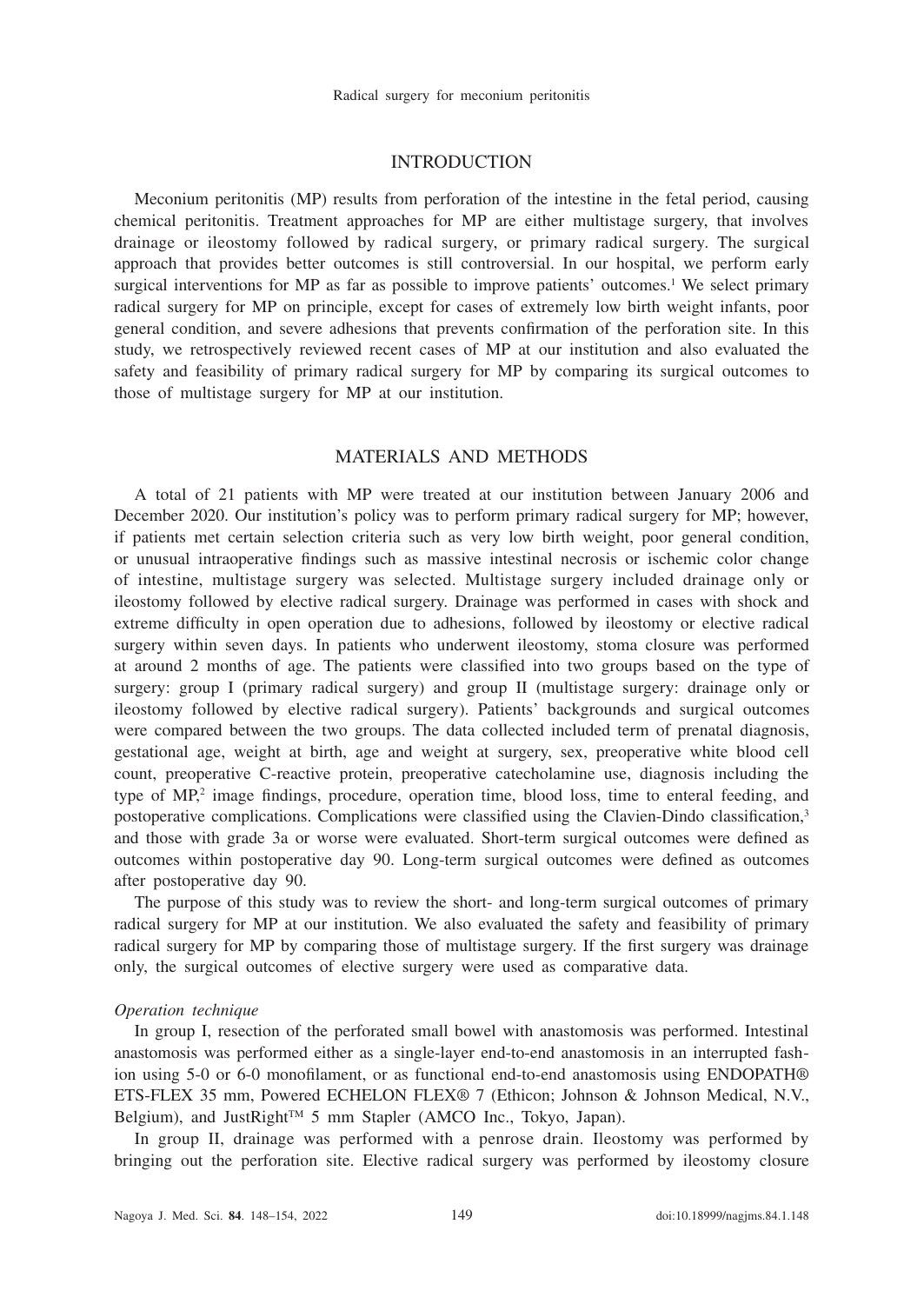#### Yoichi Nakagawa et al

or small bowel resection with single-layer end-to-end anastomosis.

#### *Statistical analysis*

Continuous variables were expressed as median (interquartile range). The Mann-Whitney U-test was used to compare continuous variables. Fisher's exact probability test was used to analyze the differences between discrete variables. Statistical significance was set at  $p < 0.05$ . All statistical analyses were performed using R software 3.5.0 (The R Foundation for Statistical Computing, Vienna, Austria).4

#### *Ethics approval*

This study was approved by the Institutional Review Board of Nagoya University Graduate School of Medicine (No. 2020-0607) and performed in accordance with the ethical standards as laid down in the 1964 Declaration of Helsinki and its later amendments, or comparable ethical standards.

### **RESULTS**

Group I included 16 patients (76%) and group II included 5 patients (24%). In group II, three patients were treated with only drainage as primary surgery due to their poor general condition or presence of severe adhesions, and two were treated with ileostomy because of massive intestinal necrosis and necrotic color change of the intestine. In the former, one patient out of three was cured with only drainage, and the other two underwent ileostomy or radical surgery within 7 days of birth (Table 1).

|   | Gestational age | Birth weight    | $1st$ surgery    | $2nd$ surgery                           | Reason of<br>multistage surgery |
|---|-----------------|-----------------|------------------|-----------------------------------------|---------------------------------|
|   | 28w5d           | 1140 g          | Drainage         | None                                    | Severe adhesion                 |
|   | <b>Unknown</b>  | 1140 g          | Drainage         | Intestine resection<br>with anastomosis | Severe adhesion                 |
|   | 25w3d           | $411 \text{ g}$ | Drainage         | <b>Ileostomy</b>                        | Poor general condition          |
| 4 | 35w1d           | 2451 g          | <b>Ileostomy</b> | Stoma closure                           | Massive intestine necrosis      |
|   | 31w5d           | 1772 g          | <b>Ileostomy</b> | Stoma closure                           | Necrotic color change           |

**Table 1** Reasons of multistage surgery

#### *Patients' backgrounds (Table 2)*

Group I included more mature neonates than group II in terms of gestational age and weight at birth. Weight at surgery was significantly higher in group I, whereas preoperative C-reactive protein levels were significantly lower. Group I included cystic type MP in 14 (88%), fibroadhesive in 0 (0%), and generalized in 2 (13%) patients. Group II included cystic type MP in 3 (60%), fibroadhesive in 0 (0%), and generalized in 2 (40%) patients. Types of anastomoses in Group I included 12 cases of hand-sewn and 4 cases of functional end-to-end anastomosis.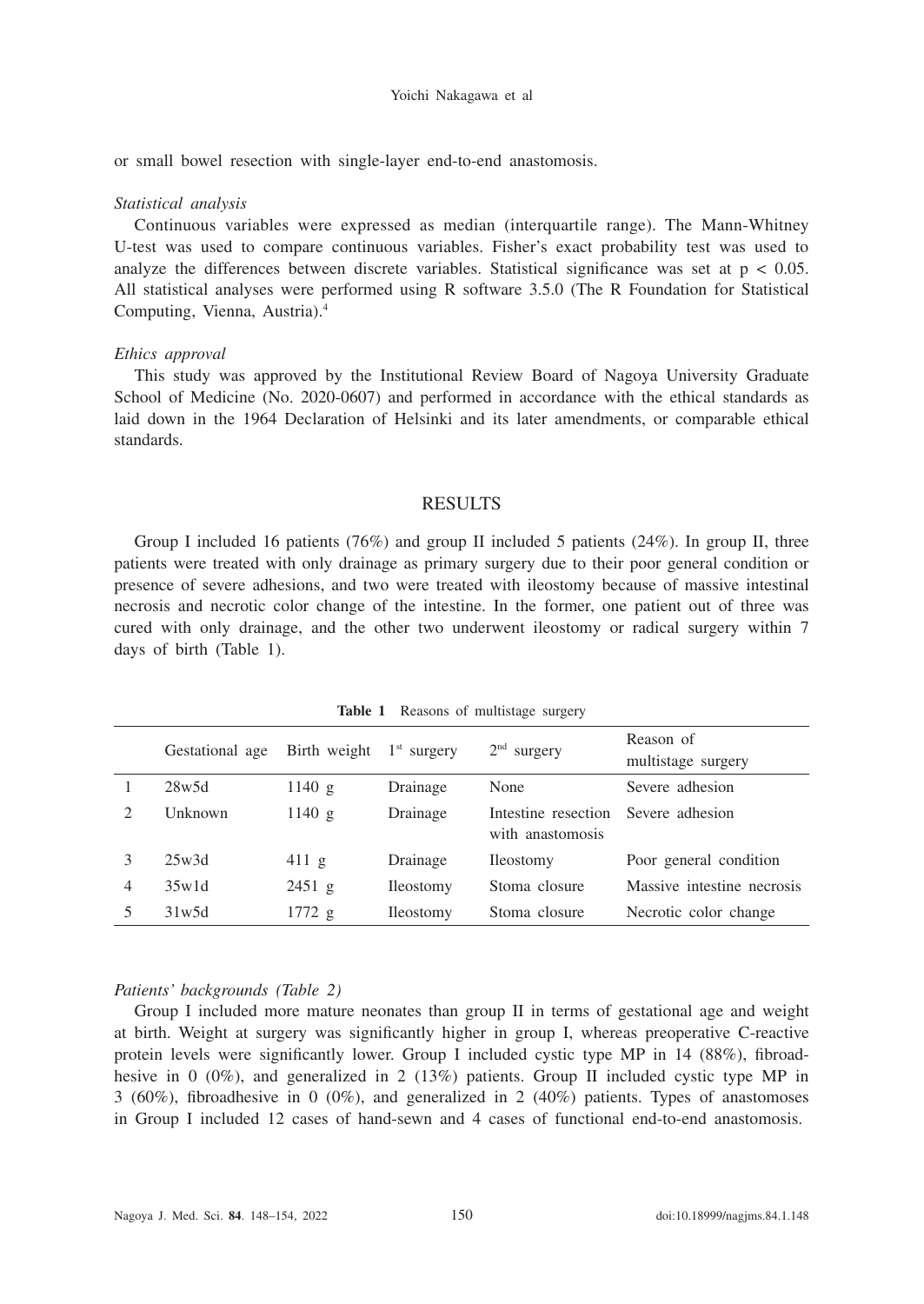|                                                     | Group I ( $n = 16$ )    | Group II $(n = 5)$      | p value    |
|-----------------------------------------------------|-------------------------|-------------------------|------------|
| Number of prenatal diagnosis, $n$ (%)               | 14 $(88%)$              | 4 $(80\%)$              | > 0.99     |
| A term of prenatal diagnosis                        | $32w (29w-33w)$         | $27w3d (22w3d - 32w)$   | 0.4        |
| Gestational age at birth, day a                     | $35w5d (34w1d - 36w6d)$ | $30w2d (28w1d - 32w4d)$ | $0.02 *$   |
| Weight at birth, kg <sup>a</sup>                    | $2.4(2.3-2.7)$          | $1.1(1.1-1.8)$          | $< 0.01$ * |
| Age at surgery, day a                               | $0(0-0)$                | $0(0-0)$                | 0.3        |
| Weight at surgery, kg <sup>a</sup>                  | $2.5(2.2-2.7)$          | $1.1(1.1-1.8)$          | $< 0.01$ * |
| Male, $n(\%)$                                       | 11 $(69%)$              | 1 $(20\%)$              | 0.1        |
| Pre-operative WBC, $\times 10^3/\mu L$ <sup>a</sup> | $15.6(11.0-17.9)$       | $16.8$ $(12.3-20.5)$    | 0.7        |
| Pre-operative CRP, mg/dL                            | $0.37$ $(0.04 - 0.70)$  | $1.6(1.2-2.8)$          | $0.02 *$   |
| Pre-operative catecholamine use                     | 4 $(25%)$               | 2 $(40\%)$              | 0.6        |
| Type of meconium peritonitis                        |                         |                         |            |
| Cystic/Fibroadhesive/Generalized                    | 14/0/2                  | 3/0/2                   |            |
| Cause of meconium peritonitis                       |                         |                         |            |
| Intestinal volvulus                                 | 13 $(81\%)$             | 3 $(60\%)$              | 0.5        |
| Complex obstruction                                 | 2 $(13%)$               | 1 $(20\%)$              | > 0.99     |
| Intussusception                                     | 1(6%)                   | $0(0\%)$                | > 0.99     |
| Unknown                                             | $0(0\%)$                | 1 $(20\%)$              | 0.2        |
| Radiographic evidence of<br>calcification, $n(\%)$  | 7 $(44%)$               | 1 $(20\%)$              | 0.6        |

**Table 2** Patients' details

a Median (interquartile range) WBC: white blood cell

CRP: C-reactive protein

\* Significant difference

#### *Surgical outcomes (Table 3)*

The short-term surgical outcomes of group I were not significantly different from those of group II in terms of time to initial enteral feeding, time to full enteral feeding, operation time, blood loss, hospitalization days, and complications. Regarding specific complications such as leakage, stricture, obstruction, and sepsis, the data did not significantly differ between the two groups. Overall mortality was 5% (1 of 21 cases), which was due to sepsis and neonatal asphyxia in group II. The source of infection for sepsis was unknown.

The long-term surgical outcomes were also not significantly different between the two groups. 20 patients (95%) survived without any significant complications.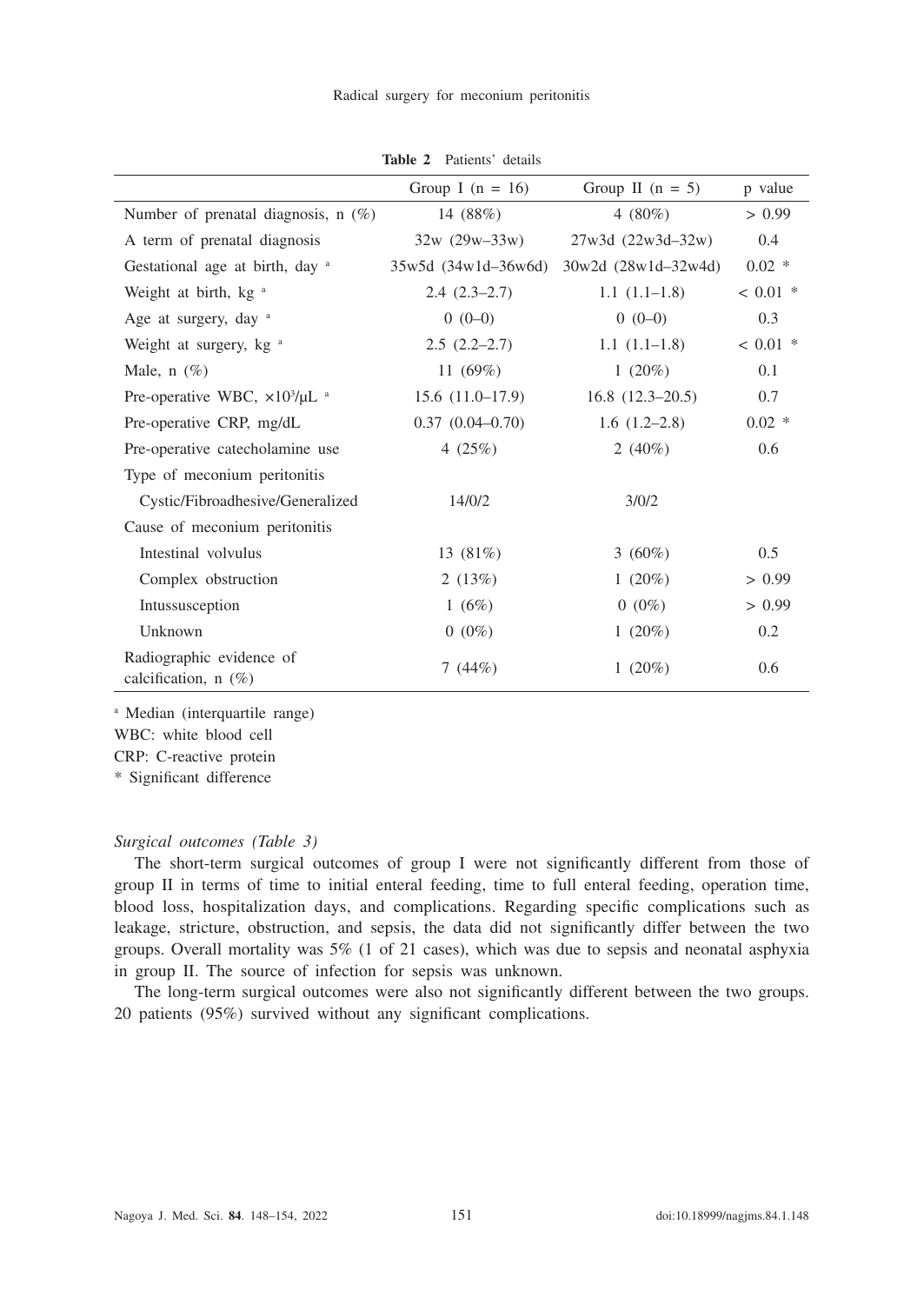|                                        | Group I $(n = 16)$ | Group II $(n = 5)$ | p value |
|----------------------------------------|--------------------|--------------------|---------|
| Time to initial enteral feeding, day a | $6(4-7)$           | $7(6-9)$           | 0.4     |
| Time to full enteral feeding, day a    | $20(14-32)$        | $38(30-45)$        | 0.2     |
| Operation time, min a                  | $110(93 - 125)$    | $111(99-123)$      | > 0.99  |
| Blood loss, mL a, b                    | $39(25-55)$        | $84(54 - 175)$     | 0.3     |
| Hospitalization days, day a, b         | $57(35-103)$       | $84(51-138)$       | 0.5     |
| Short-term complications, $n(\%)$      | 3(19%)             | 1 $(20\%)$         | > 0.99  |
| Leakage                                | 1 $(6%)$           | $0(0\%)$           | > 0.99  |
| Stricture                              | 1 $(6%)$           | $0(0\%)$           | > 0.99  |
| Obstruction                            | 1 $(6%)$           | $0(0\%)$           | > 0.99  |
| Sepsis                                 | $0(0\%)$           | 1 $(20\%)$         | 0.2     |
| Long-term complications, $n(\%)$       |                    |                    |         |
| Obstruction                            | 2 $(13%)$          | $0(0\%)$           | > 0.99  |
| Abdominal incisional hernia            | $0(0\%)$           | 1 $(20\%)$         | 0.2     |
| Postoperative mortality                | $0(0\%)$           | 1 $(20\%)$         | 0.2     |

**Table 3** Short and long term surgical outcomes

a Median (interquartile range)

<sup>b</sup> The case of drainage only was excluded.

## **DISCUSSION**

In this study, 95% cases (20/21) of MP demonstrated good long-term outcomes without significant complications. Primary radical surgery for MP had equivalent surgical outcomes compared to multistage surgery, although patients' backgrounds, such as maturity and preoperative C-reactive protein level, were significantly different between the two groups.

Some studies have reported that primary anastomosis had similar surgical outcomes compared to stoma opening in low birth weight infants with focal intestinal perforation<sup>5</sup> and infants weighing less than 1000 g with necrotizing enterocolitis.<sup>6</sup> Meanwhile, MP includes other aspects of focal intestinal perforation and necrotizing enterocolitis, such as severe adhesions and chemical peritonitis, because meconium mediates inflammation.7 This specificity affects the choice of surgical method. We prefer primary anastomosis, except in extremely low birth weight infants and those with poor general conditions; however, if severe adhesions prevent observation of the perforation site, we need to perform multistage surgery. MP includes three types, ie fibroadhesive, cystic, and generalized<sup>2</sup>; however, we consider primary anastomosis as the first choice of treatment in any type of MP, if possible, because we believe that the type itself does not affect the surgical outcomes significantly. Some studies reported that primary anastomosis can be performed safely in patients with MP in appropriate cases.<sup>8,9</sup> Our study findings were consistent with those of previous studies regarding the surgical outcomes of primary anastomosis.

In contrast, multistage surgery has also been performed safely. It is preferable for patients with low birth weight and poor general conditions. A study supporting multistage surgery for MP suggests that drainage or ileostomy at first surgery improves the general condition of the neonates and also alleviates peritoneal adhesions over time; therefore, it facilitates elective radical surgery.<sup>10</sup> In fact, we also performed five cases of multistage surgery (three of drainage and two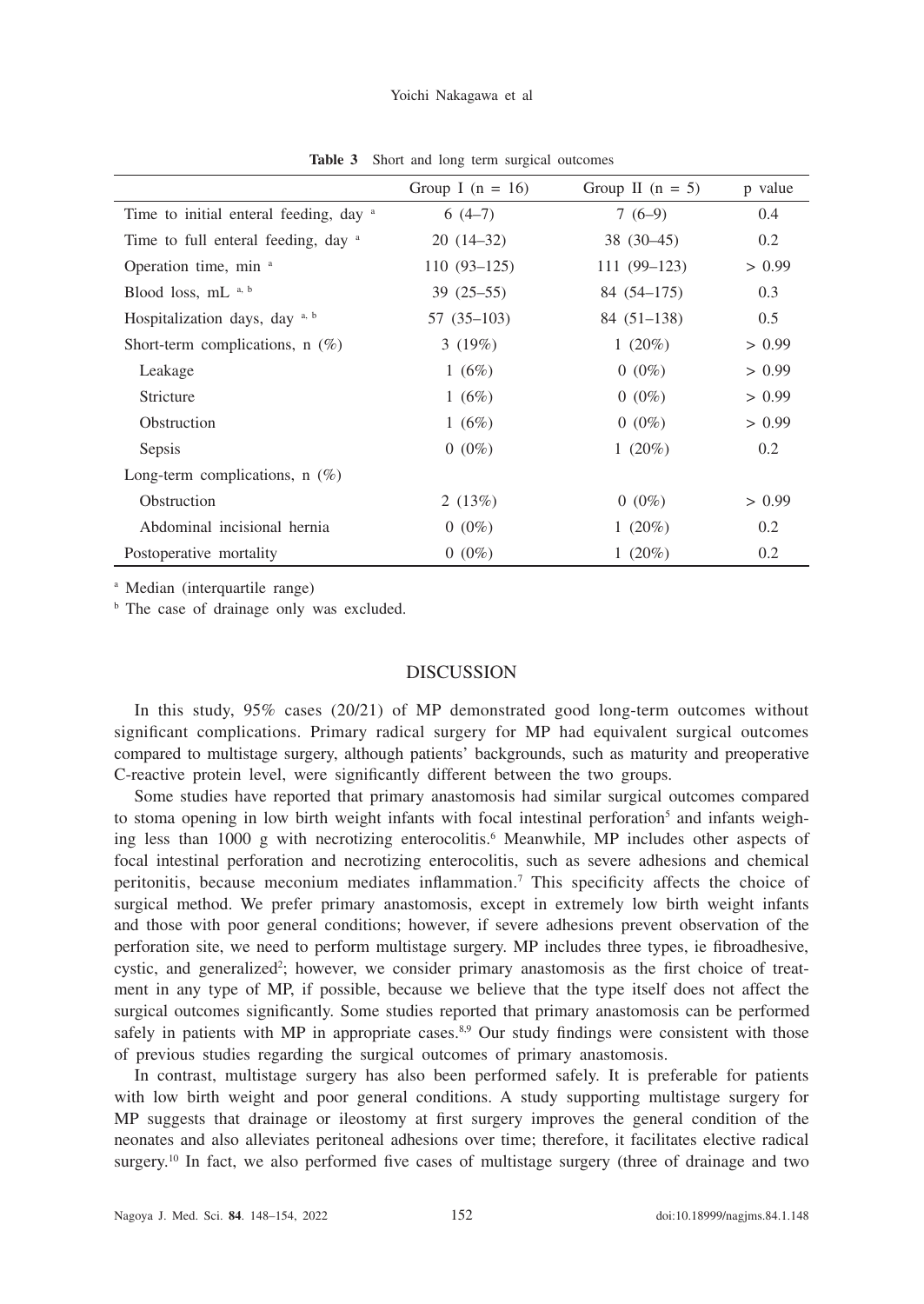of ileostomy) because we considered that these patients' intestinal condition was not good for anastomosis.

It is true that multistage surgery is considered a safety measure. Certain data also suggests that primary anastomosis in preterm neonates with isolated intestinal perforation has a higher risk for development of life-threatening complications than ileostomy.11 However, ileostomy has disadvantages including prolonged hospitalization, ileostomy management, and transparent nutrition in drainage cases. Furthermore, the appropriate timing of elective radical surgery, especially in drainage cases, has not been determined yet. Our institution's policy for drainage cases is to perform elective surgery within 7 days of drainage because prolonged retention of drainage tube increases risk of infection, and peritoneal adhesions do not necessarily alleviate empirically over time. Prolonged total parental nutrition in drainage cases also causes total parental nutrition-related liver injury. Therefore, primary radical surgery is our first choice for treatment of MP. In case of drainage only, the second operation, ie ileostomy or anastomosis, should be performed soon after the first operation.

16 of the 21 patients (76%) with MP in this study were able to undergo primary radical surgery without mortality. Moreover, the surgical outcomes of primary radical surgery were equivalent to those of multistage surgery in terms of enteral feeding, complications, and hospitalization days. Our study showed that primary radical surgery for MP was safe and feasible in appropriate cases. Our exclusion criteria for primary radical surgery, ie cases of very low birth weight, poor general condition, and intraoperative findings such as massive intestine necrosis and ischemic color change of intestine, was considered as one of the options to select appropriate cases for primary anastomosis. Further studies are needed to obtain better outcomes of MP. The development of an evaluation standard may be useful to determine the choice of surgical method, ie, primary radical surgery or multistage surgery. In multistage surgery, the appropriate timing of elective radical surgery should also be verified.

## LIMITATIONS

Our study has several limitations. First, it was a single-center retrospective study with a limited number of cases. Less statistical power can lead to the appearance of a lack of significant differences between the two groups. Second, selection bias was present in this study. Patients undergoing multistage surgery were more immature, resulting in a tendency toward a high complication rate.

#### CONCLUSION

The long-term and short-term outcomes of MP were comparable in this study. Our strategy of selecting one-stage multiple-stage surgery for treatment of meconium peritonitis, depending on the patient's general condition and degree of intestinal ischemia, was reasonable. Primary radical surgery can be the first choice for the treatment of MP, considering patients' general condition and perioperative findings.

### ACKNOWLEDGMENTS

None.